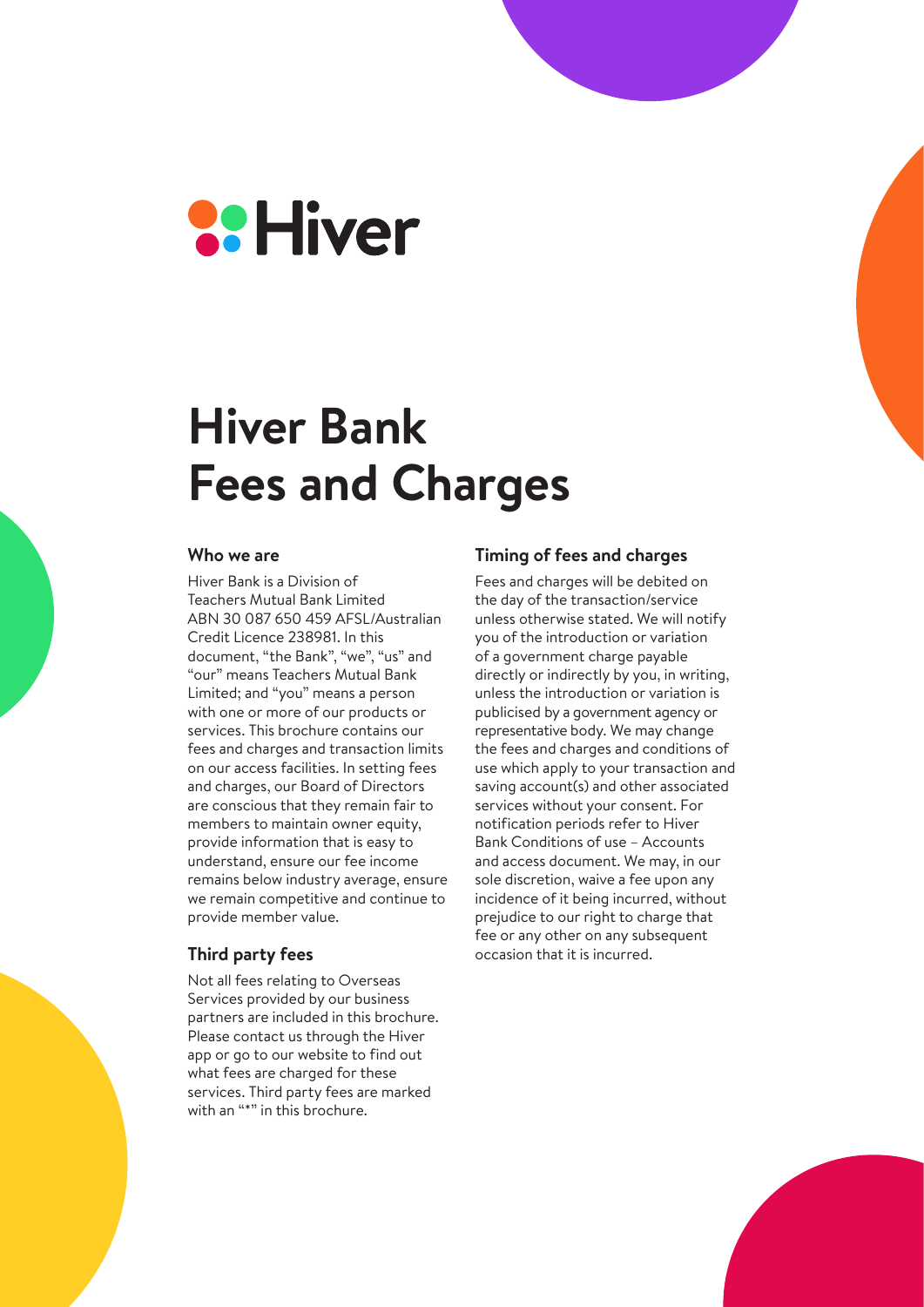# **Transaction Fees**

#### **Transaction limits**

#### **Online banking**

The daily limit of \$5,000 on electronic funds transfers to other Australian financial institutions (including BPAY® payments and Osko) is automatically applied to each account. You can change this limit to a level that meets your daily transactional needs. If you require an increase or decrease in your online banking electronic funds transfer limit you can do this in Internet Banking.

#### **Card**

Our Visa Debit card has a transaction limit of \$1,000 per card, per day for ATM and EFTPOS transactions. If you require an increase to your daily limit, up to \$2000, you may request this by contacting us. Visa Debit card also has a transaction limit of up to \$100 per payWave transaction.

# **Payment services**

#### **Other payment fees**

| <b>Electronic funds transfer</b><br>• Online banking                                                                                                                                                       | Free        |
|------------------------------------------------------------------------------------------------------------------------------------------------------------------------------------------------------------|-------------|
|                                                                                                                                                                                                            |             |
| <b>Periodical payments</b>                                                                                                                                                                                 |             |
| Set up and alterations via online banking                                                                                                                                                                  | Free        |
| Tele transfer                                                                                                                                                                                              | \$20        |
| Transfers within Australia to an account at another financial institution. Fees may also be applied by<br>the receiving institutions and these charges may be deducted from the amounts being transferred. |             |
| At cost per receiving bank.*                                                                                                                                                                               |             |
| • Cuscal fee for processing payments and receipts of real time irrevocable cleared funds                                                                                                                   | At $cost^*$ |

#### **Overseas transactions (cards)**

| <b>ATM withdrawals overseas</b>                                                                 | Free                    |
|-------------------------------------------------------------------------------------------------|-------------------------|
| International conversion fee                                                                    | 2.90% of transaction    |
| (Applicable for Visa Debit card and Credit Card)                                                | value in \$AUD          |
| Payable when you make a transaction in a foreign currency using your Visa card either online or | (Collected by Cuscal    |
| at a merchant point of sale (irrespective of where the transaction occurs). A foreign currency  | Limited - 0.90% paid to |
| transaction (also known as a multi-currency transaction) is an international transaction where: | Hiver; 1.00% retained   |
| • it is performed not in Australian Dollar; or                                                  | by Cuscal; 1.00% paid   |
| • overseas merchants transact in a foreign currency                                             | to Visa International). |

# **Visa Debit Card**

**Card replacement** \$10

**Overseas services** (Provided by our business partners)

Please contact us for details on fees relating to:

• Telegraphic Transfer

#### **Other fees**

| <b>Account functions</b><br>Additional accounting services carried out on your account at your request.                                                              | \$50 per hour<br>(minimum charge \$25) |
|----------------------------------------------------------------------------------------------------------------------------------------------------------------------|----------------------------------------|
| Telegraphic transfer trace<br>Cuscal fee for processing payments and receipts of real time irrevocable cleared funds.                                                | At $cost^*$                            |
| Overdrawn account<br>Interest will be charged on the amount overdrawn, calculated for each day that the account is<br>overdrawn and debited at the end of the month. | $12.64\%$ p.a.                         |

® Registered to BPAY Pty Ltd ABN 69 079 137 518